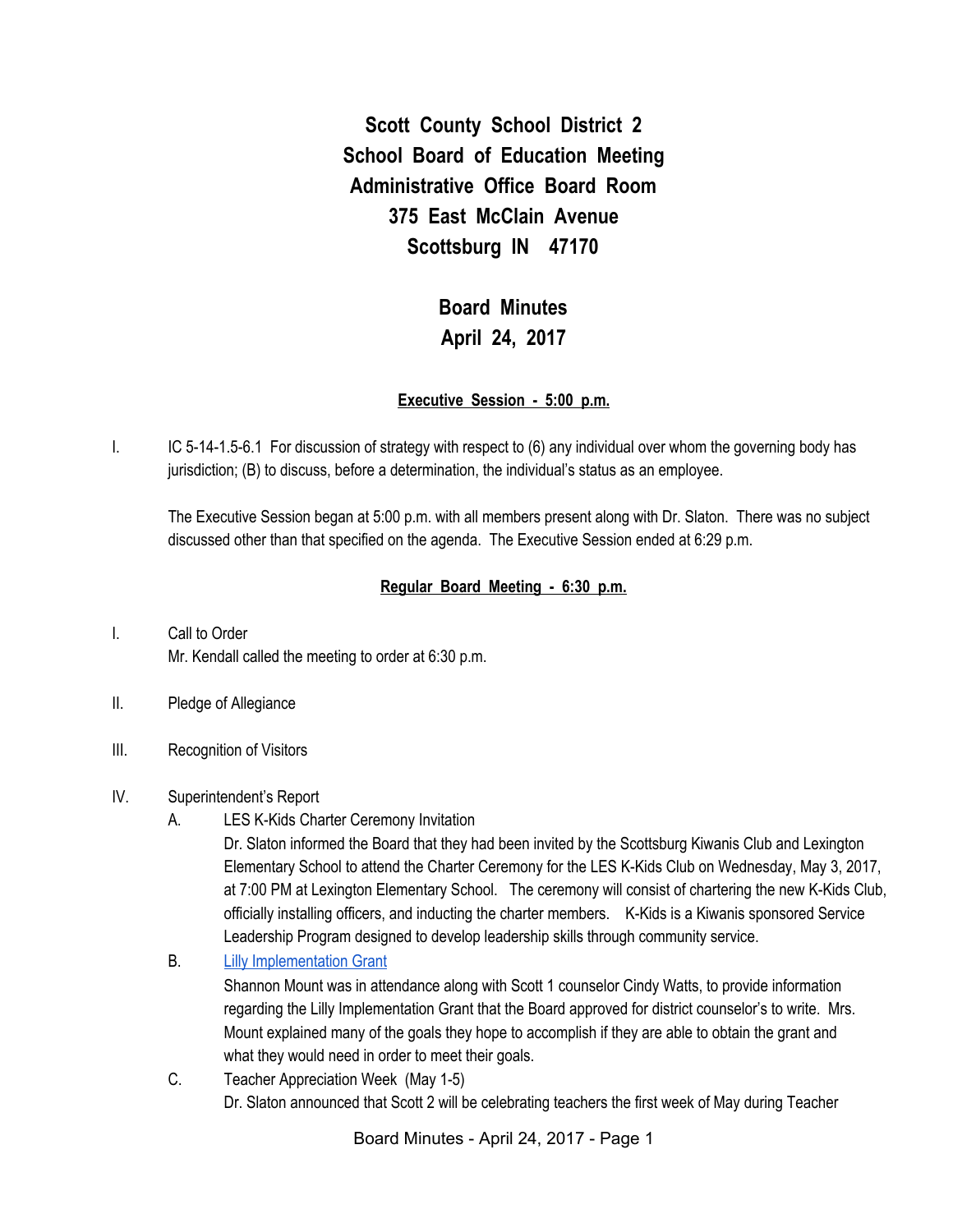Appreciation Week. He publicly thanked our teachers for everything they do for students in Scott 2 adding that he realizes that what they do extends beyond the classroom. Many spend their time helping students outside regular classroom hours, many fill ECA positions as coaches and club sponsors, and probably all of them spend their own money on things for their classrooms and students. Dr. Slaton stated that Scott 2 is fortunate to have these dedicated professionals who give their best day after day for our students. Our teachers are second to none and we greatly appreciate them!

V. Consideration of Modification to the Agenda and Approval Mrs. Roberts recommended approval of the agenda as presented. Mr. Mays seconded and motion carried 5-0.

# VI. Consideration of Board Minutes

Mrs. Soloe recommended approval of the minutes from the [A](https://docs.google.com/document/d/11h1f4ZVUNkkqn4kFXXx3QtcSUlys4EpBOmj3VYXOzLQ/edit)pril 10, [2017](https://docs.google.com/document/d/11h1f4ZVUNkkqn4kFXXx3QtcSUlys4EpBOmj3VYXOzLQ/edit) Board Meeting and the April 17, [2017](https://docs.google.com/document/d/1IdVGcKvuK_feNL-QEnIopLPrQjI4DicpR9b2a1naIHQ/edit) Special Executive Session as presented. Mrs. Roberts seconded and motion carried 5-0.

#### VII. Financial Considerations

- A. [Expenditure](https://drive.google.com/file/d/0BxXvxnGh3EX1QUpfQlhkZ3RSYWtpMmZETkVMY1RIUE1YQlhF/view) Summary
- B. Payroll Claims
	- 1. April 6, [2017](https://drive.google.com/file/d/0BxXvxnGh3EX1anFXVGpZVkdTWHd3SFd3NUNPbm5wYkd5NmZB/view)
	- 2. April 20, [2017](https://drive.google.com/file/d/0BxXvxnGh3EX1RVR5dGpFenAwUlZmc3VpQ1MzRXJ0S0tRTVV3/view) **- tabled**

Mr. Mays made a motion to table payroll claims of April 20 which were included in error. Mr. Moore seconded and motion carried 5-0. (Payroll claims for April 20 will be on the next agenda.) Mr. Mays made a motion to approve payroll claims of April 6. Mrs. Soloe seconded and motion carried 5-0.

- C. Regular Claims
	- 1. April 1 8, [2017](https://drive.google.com/file/d/0BxXvxnGh3EX1SG5BWkFJc29WRFlRNU95MDZUSmJoQ1h3dTNJ/view)
	- 2. April 9 15, [2017](https://drive.google.com/file/d/0BxXvxnGh3EX1VG1uTUdGYS1VcW9nUV84V09fMUxtdm9CZWtj/view)
	- 3. April 24, [2017](https://drive.google.com/file/d/0BxXvxnGh3EX1d09VUmM1ajQ2X3ZNWDdETW5aNzZUUzgwcVpN/view)

Mr. Mays made a motion to approve regular claims. Mrs. Soloe seconded and motion carried 5-0.

D. [Permission](https://drive.google.com/file/d/0BxXvxnGh3EX1VGZHMmd6VHFjRGkwS1I1Zjl0bmVWZEs0aUtn/view) to Apply for Common School Loan

Mrs. Roberts made a motion to approve applying for the Common School Loan, which helps pay for technology devices and the four year lease. Mr. Mays seconded and motion carried 5-0.

- E. Permission to Purchase New Technology Devices (Apple [Quote](https://drive.google.com/file/d/0BxXvxnGh3EX1ZUlwTXlSYWxJeVkxNldRM0I4WHQzOVIyQ2Fz/view) #1 Apple Quote #2) Scott Borden explained the device replacement plan for the summer of 2017. He has worked closely with the Apple Team to put together a package that is affordable with a good return rate on existing devices which could even decrease our Apple Lease payment for 2017-18. He outlined the plan as follows: **K-9 New Devices** (iPad \$294, MacBook \$858 and \$50 set aside for a case for each device) Lease Payment \$874,455.64 2017-2020 - \$218,613.91 Current payment is \$301,000 so we have quite a bit of savings with the lower price of the devices. Each year we will add another grade level at SHS which will add about \$30,000 more to a new lease.
	- · 2017 \$218,613.91 (This will be offset with the trade-in of old devices)
	- · 2018 \$248,613
	- · 2019 \$278,613
	- $\cdot$  2020 \$308,613
	- · 2021 With current price drops, project that cost would go down from \$308,613

Board Minutes - April 24, 2017 - Page 2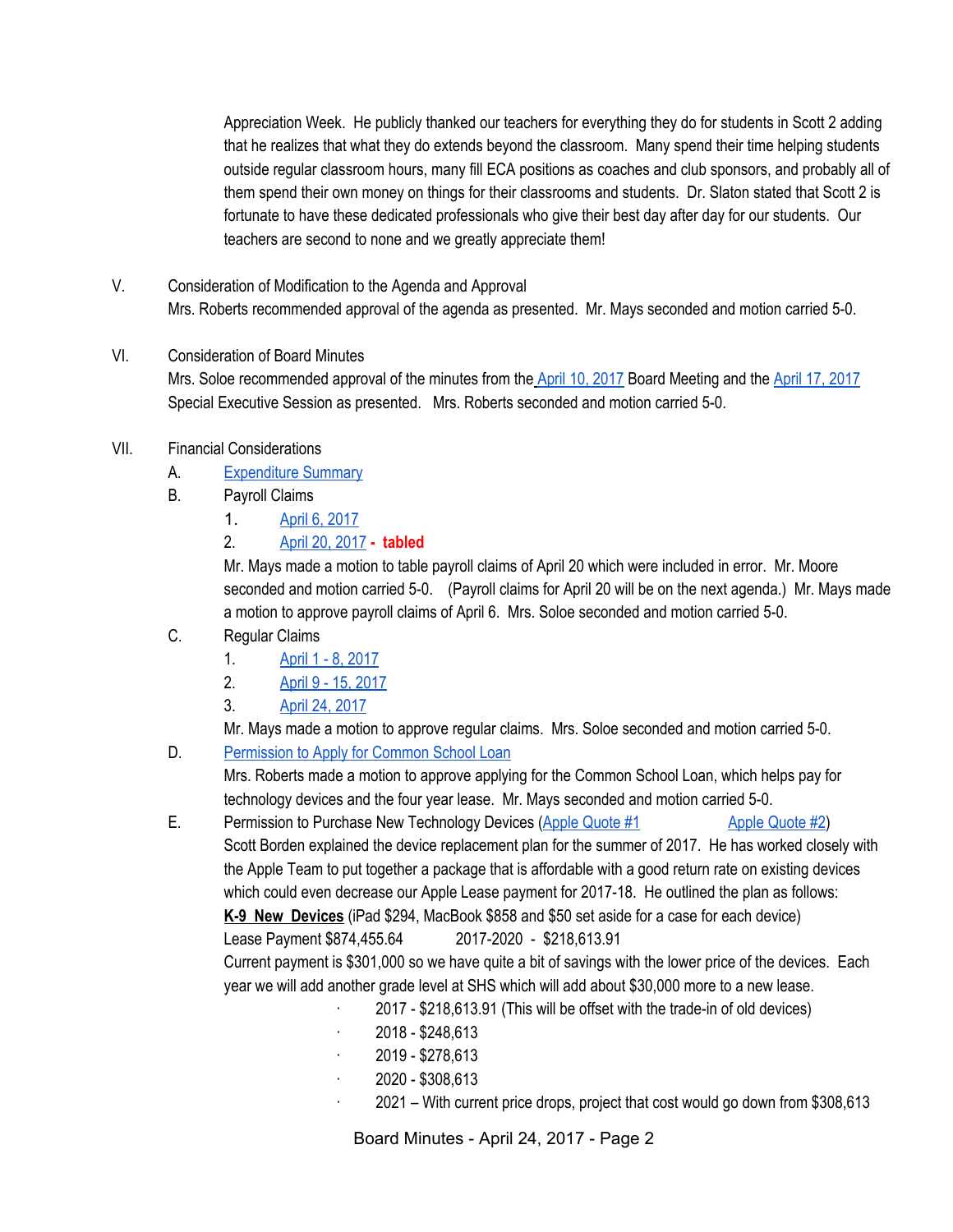We currently are at \$301,000 for K-11 without device cases in the lease. This lease includes device cases and will be K-12 in 2020 for approximately the same as what we currently pay annually.

#### **SMS MacBooks**

SMS currently has two carts of MacBooks per team. These are not part of our lease program as we purchased them outright. We would like to purchase these with SMS Bond Refinance money at a cost of \$159,900 with cases. Current MacBooks were purchased in 2011 and are going bad.

#### **K-8 Staff iPads**

The purchase of these devices would be part of the Apple Lease Plan. The plan would be to give each staff member the same iPad that the students are getting. (Give newest iPads that we had to purchase this year with the increase in enrollment to SHS staff members.) This will allow them to continue using Apple Classroom and the new coding program. The cost is \$36,190 for iPads and cases.

#### **Trade-in of old devices**

Trade-in K-8 student iPads, Senior MacBooks, SMS student MacBooks and staff iiPads. The trade-in value is between \$250,000-\$300,000 depending on the shape they are in when we get them back from students. This would offset the first year of our lease and possibly pay for our staff iPads.

Mrs. Roberts made a motion to approve, seconded by Mrs. Soloe. Motion carried 5-0.

Mrs. Roberts left the meeting at 6:55 p.m.

#### F. Permission to Accept/Award Quotes

1. SMS Athletic Building Renovation

Request for Proposal for Project [#7645-2017-17](https://drive.google.com/file/d/0BxXvxnGh3EX1M0pnclhJYlZOa0hMYWVfeUZDZ1RraUowQzhB/view)

- a. Cottongim [Enterprises,](https://drive.google.com/file/d/0BxXvxnGh3EX1LUdtMENid1RnanFSS1hDUzVPVGx0R3pCZ2JF/view) Inc.
- b. BB Design Build (Terry [Lancer\)](https://drive.google.com/file/d/0BxXvxnGh3EX1eTlmQTVPLXRfdGNsa1Z0R2VxeFhQTUNPdzdN/view)
- c. Latco No Quote
- d. LKS Rose No Quote

Mr. Mays made a motion to accept quotes, Mr. Moore seconded and motion carried 4-0. The recommendation was to award to Cottongim Enterprises with the low quote of \$109,000. Mr. Mays made a motion to approve, seconded by Mr. Moore and motion carried 4-0

2. SMS Office Carpet

Request For Proposal for Project [#7645-2017-5](https://drive.google.com/file/d/0BxXvxnGh3EX1SUl5VWppRmoycm5aSVh2SjlaQW5pd1pqenhV/view)

- a. Rick & [Jeff's](https://drive.google.com/file/d/0BxXvxnGh3EX1eXlPSW9TOFRtR2ZPRVpLYmt6LWljSURkTXQw/view)
- b. Ace [Carpet](https://drive.google.com/file/d/0BxXvxnGh3EX1NFVXbDJNYXo0ODZ2cm5jZEpsYnFIb0gtSFlR/view)
- c. Carpet One No Quote

Mr. Mays made a motion to accept quotes, Mrs. Soloe seconded and motion carried 4-0. The recommendation was for the low quote from Rick & Jeff's for a total amount of \$10,968.50. Mr. Mays made a motion to approve, seconded by Mrs. Soloe and motion carried 4-0.

Mr. Mays asked if going forward projects with multiple facets could be placed together in order to see the entire picture rather than separately.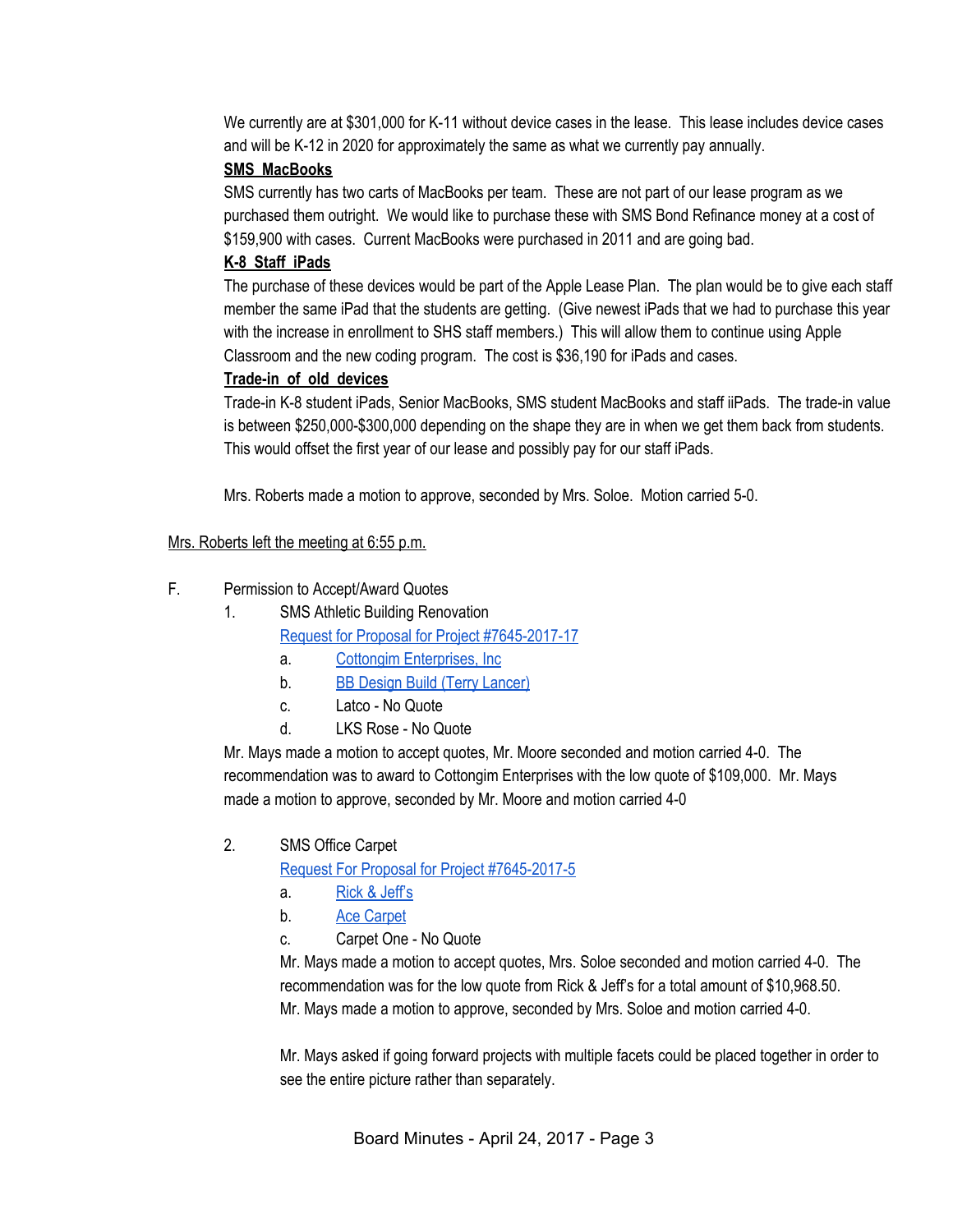#### 3. Special Education Office Carpet

Request For Proposal for Project [#7645-2017-10](https://drive.google.com/file/d/0BxXvxnGh3EX1VFZIOUh6TU45c0xSYmE0REthZ0RHTEQwU3JN/view)

- a. Rick & [Jeff's](https://drive.google.com/file/d/0BxXvxnGh3EX1clU5OUFTbEdsZy1jWTFPckdvSmk1dkI3MjlZ/view)
- b. Ace [Carpet](https://drive.google.com/file/d/0BxXvxnGh3EX1cGItYlhoeEFiRm9mQ0ZlaFlrdFNmUXkzdGNJ/view)
- c. Carpet One No Quote

Mr. Mays made a motion to accept quotes, seconded by Mr. Moore. Motion carried 4-0. The recommendation was the low bid from Ace Carpet for a total of \$5,729.36. Mr. Mays made a motion to approve, seconded by Mrs. Soloe. Motion carried 4-0. (It was noted that carpeting will not be done until work on the roof is completed.)

# 4. SMS Office Painting

Request For Proposal for Project [#7645-2017-6](https://drive.google.com/file/d/0BxXvxnGh3EX1ZFA0WGxEbkRYMjFmUzlMWTJaUUNiTUk0U3FB/view)

- a. [Carter](https://drive.google.com/file/d/0BxXvxnGh3EX1elFUdjFNX01JWk4weFpPOTUzaHBPcGc5ak9r/view) & Mac's
- b. Hicks [Painting](https://drive.google.com/file/d/0BxXvxnGh3EX1TEhrZFFjU01IS2t2VVpueWdzS2ZwQm5aNTE0/view)
- c. [Melvin](https://drive.google.com/file/d/0BxXvxnGh3EX1YWVzNy1KZzhWVlVSRk5wWDV2QnZVWTctVnV3/view) Smith

Mr. Mays made a motion to accept quotes. Mr. Moore seconded and motion carried 4-0. The recommendation was for the low bid from Melvin Smith for a total of \$4,510. Mr. Mays made a motion to approve, seconded by Mrs. Soloe. Motion carried 4-0.

#### 5. Special Education Office HVAC

Request For Proposal for Project [#7645-2017-2](https://drive.google.com/file/d/0BxXvxnGh3EX1VmdVQ0t0Z1JLOFZMQkd6NzdwTl9uYU1ZcHVF/view)

- a. Miller's [Heating](https://drive.google.com/file/d/0BxXvxnGh3EX1Qjc2VTNSbEhYd0RBOGdSU3pBdXR0aUVvMGQ4/view) & Cooling
- b. [Dunlap,](https://drive.google.com/file/d/0BxXvxnGh3EX1QldCN0JaWWdadWN1U3FRMTA1Skh5NGZWWE9j/view) Inc.
- c. Steinhart Heating & Air No Quote

Mr. Mays made a motion to accept quotes, seconded by Mrs. Soloe. Motion carried 4-0. The recommendation was for the low bid from Miller's Heating & Cooling for \$6,957. Mr. Mays made a motion to approve, seconded by Mrs. Soloe. Motion carried 4-0.

# 6. Concrete Prep Work for SMS Football Field/Athletic Complex

Request for Proposal for Project [#7645-2017-15](https://drive.google.com/file/d/0BxXvxnGh3EX1Q01xSEtiSnF1MGNkSzAtUTI4dGlzaUxKRk1Z/view)

- a. Cottongim [Enterprises,](https://drive.google.com/file/d/0BxXvxnGh3EX1Unpqb1AtRGhTdzI2Skg1X0FVSC1iR0NpQWNZ/view) Inc.
- b. ET [Masonry](https://drive.google.com/file/d/0BxXvxnGh3EX1WVlzUFJfekQtVmJZT0FkM2dTeWltei1laEgw/view)
- c Latco No Quote
- d. LKS Rose No Quote

Mrs. Soloe made a motion to accept quotes. Mr. Mays seconded and motion carried 4-0. The recommendation was for the low bid from Cottongim Enterprises for \$27,400 (which includes moving the existing bleachers to the visitor's side) Mrs. Soloe made a motion to approve, seconded by Mr. Mays Motion carried 4-0.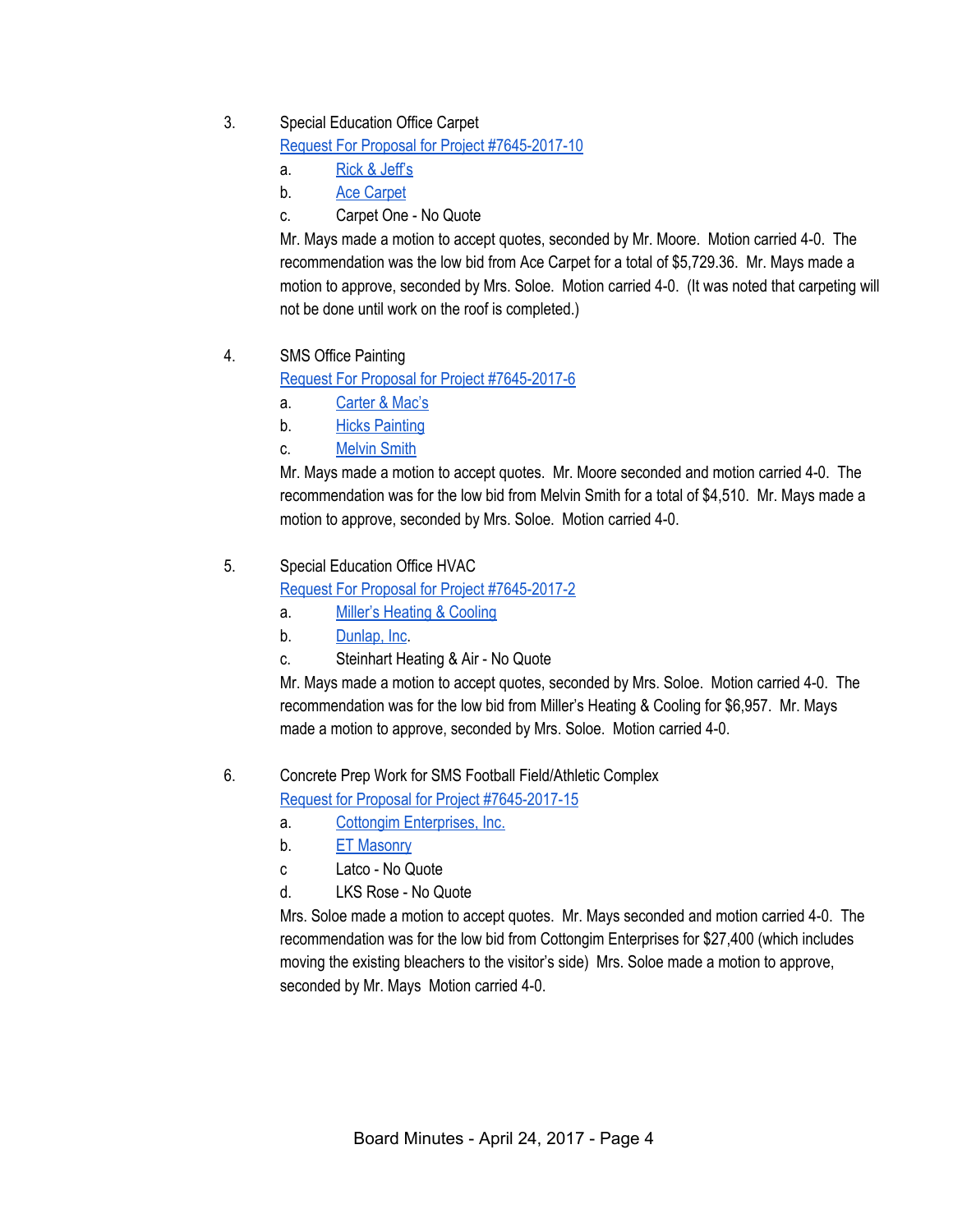# 7. Athletic Fencing by Softball Field

Request for Proposal for Project [#7645-2017-21](https://drive.google.com/file/d/0BxXvxnGh3EX1RVM1WkdPRW8wNkRaeGRKXy15NTdUUTROV1Bj/view)

- a. Silver Creek [Fencing](https://drive.google.com/file/d/0BxXvxnGh3EX1UkdJTVg2bkVpZHcwenFvellXNTQ4YmxRMmN3/view)
- b. C [Jameson](https://drive.google.com/file/d/0BxXvxnGh3EX1VmMwMUFWZVJleWJRZ21LaDBPWlB4OWpyMTFF/view) Fencing
- c. ABC Fencing- No Quote
- d. Caine's Fencing- No Quote

Mr. Mays made a motion to accept quotes. Mrs. Soloe seconded and motion carried 4-0. The recommendation was for the low bid from Cricket Jameson Fencing of \$9,750. Mr. Mays made a motion to approve seconded by Mrs. Soloe. Motion carried 4-0.

Dr. Slaton announced that the funds in the amount of \$1,974,000 will be available Tuesday, April 25, in the amount of \$1,974,000 at an interest rate of 2.13 percent.

#### VIII. Operations

- A. Personnel Recommendations
	- 1. Resignation(s)
		- a. Tony Hicks SMS [Explorer](https://drive.google.com/file/d/0BxXvxnGh3EX1LWt4MWo3a3dDX3NCdzJyNk9mTEJVRlUxeHdn/view) Team Leader
		- b. Joyce Lamaster JES 5.5 [Custodian](https://drive.google.com/file/d/0BxXvxnGh3EX1bDRSTU9BQTRMTFZvMGdmemxzOS1tZkp0ek9n/view)
		- c. Kristen [Richardson](https://drive.google.com/file/d/0BxXvxnGh3EX1NjZUWVdvZkFhWThHQUQzNHJWZ05vMjZEXzJj/view) SHS Girls' Soccer Coach
	- 2. ECA Recommendation(s)
		- a. Landon [Hazelwood](https://drive.google.com/file/d/0BxXvxnGh3EX1YzhJLWdEZ2drSWU3dWM2VVNiRGFOa3ZvQ2dN/view) SMS Assistant Baseball Coach
		- b. [Elementary](https://drive.google.com/file/d/0BxXvxnGh3EX1aXhHWkpfY1lNbUw4LXRDZmRPZmcwd0JwX25j/view) Cross Country & Track Coaches
		- c. Scott Pool SHS [Summer](https://drive.google.com/file/d/0BxXvxnGh3EX1WTdiRGtaV2c4ZzhWM2xXaUxTejRiNGp2NWpZ/view) Softball Stipend
		- d. Brandon [Tormoehlen](https://drive.google.com/file/d/0BxXvxnGh3EX1alRCZ0I4dDdKTVVhdlVTanN2eTktTWMtV2pj/view) SHS Summer Baseball Stipend
		- e. Lesa Nay Destination [Imagination](https://drive.google.com/file/d/0BxXvxnGh3EX1M2gtLVhoY3BpSGJuU2pDcVRnNFhkSWI2OVVj/view)
		- f. Shawn [Brandenburg](https://drive.google.com/file/d/0BxXvxnGh3EX1VjI1RTRfamxXOERJeEd2Z1hOSlpjcTA2MXpn/view) Volunteer Track Assistant
	- 3. Transfer(s)
		- a. Allen Barnett from SHS Special Ed Teacher to SMS Physical [Education](https://drive.google.com/file/d/0BxXvxnGh3EX1alc3LXZldjlLQlJGLVNMazBySDdlai1reHZZ/view) Teacher
	- 4. Field Trip Request(s)
		- a. SHS FFA Livestock Judging, Purdue [University,](https://drive.google.com/file/d/0BxXvxnGh3EX1U3lIQVM0Vm80aHM5NlJCdlJ5ZTlvSEtUaFI0/view) Lafayette, IN, May 19-20
		- b. JES 4th Grade Kentucky Derby Museum, [Louisville,](https://drive.google.com/file/d/0BxXvxnGh3EX1djRxbWo0ajZGbXpTSkFweVZmVkVzUlhzei1j/view) KY, May 26, 2017
		- c. SHS [Basketball](https://drive.google.com/file/d/0BxXvxnGh3EX1cUZYWG5tYjlJeU02STRlVHFpbWI4SFlPeVlF/view) Team Trip Rockford, MI, June 27-29
		- d. SMS Archery National [Tournament,](https://drive.google.com/file/d/0BxXvxnGh3EX1YUJKUDVhSE5aUnR3WGJkQmV6eEhjMlI0Q0lR/view) Louisville, KY, May 11
		- Mr. Mays made a motion to approve items 1 4. Mrs. Soloe seconded and motion carried 4-0.
	- 5. Professional Leave Request(s)
		- a. Wendy [McIntosh,](https://drive.google.com/file/d/0BxXvxnGh3EX1MHlvY0VObDNBNGh3dzVJakNaZUtORC1hdnhr/view) Liz [Wimp,](https://drive.google.com/file/d/0BxXvxnGh3EX1eWJ1U2tDOVlzYlNfVF9XdV8xckhZd2oyeTQ0/view) Connie [Renschler,](https://drive.google.com/file/d/0BxXvxnGh3EX1cjZXaVFzUEhKUVE3Z21abGZGd29HOE1XQXZr/view) & Heather [McCoskey,](https://drive.google.com/file/d/0BxXvxnGh3EX1a0V5cDh5bjBubk94SGVVX0Ffa2VVNC1ncFN3/view) -Orton-Gillingham Training, Covington, KY, May 1-5

Mrs. Soloe made a motion to approve, seconded by Mr. Mays. Motion carried 3-1 with Mr. Kendall casting the dissenting vote.

- b. Ken [McMichael](https://drive.google.com/file/d/0BxXvxnGh3EX1OWRpVE42Rm9PbmZEUTNtczNyQmYwQjRPZmxz/view) & David [Trotter](https://drive.google.com/file/d/0BxXvxnGh3EX1cFBBTV9mM2doYnNiVjAxWUo5YmhFYTVnU0pB/view) FFA Livestock Judging Contest, Lafayette, IN, May 19-20
- Mr. Moore made a motion to approve, seconded by Mrs. Soloe. Motion carried 4-0.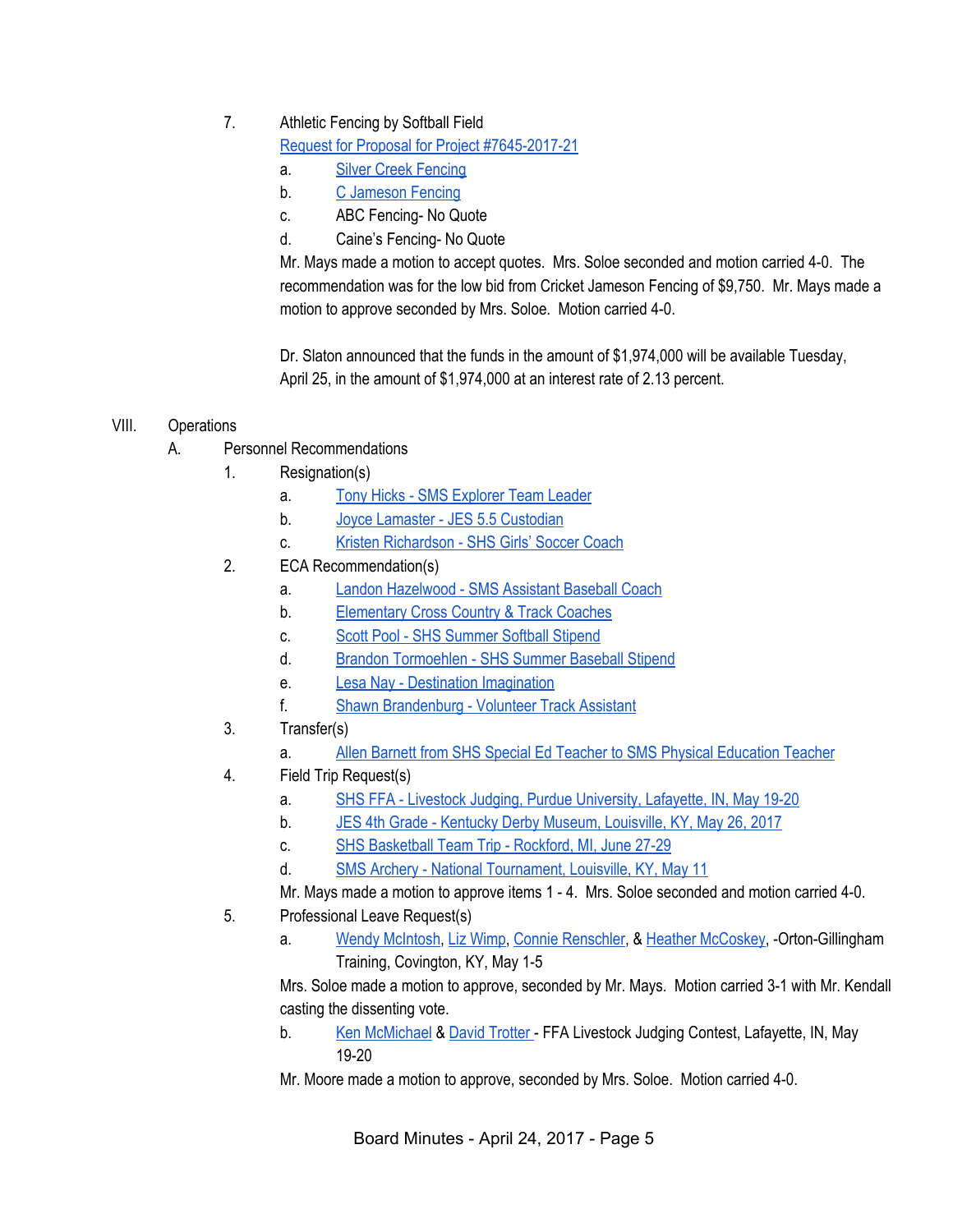- 6. [Permission](https://docs.google.com/document/d/1K-UlCrCwZMFD7NLWm1jS5dPABTGpxevtrwKhRxxWKyQ/edit) to Post
	- a. SMS Explorer Team Leader (Beginning 2017-18 school year)
	- b. LES IRead 3 Remediation Teacher
	- c. SES IRead 3 Remediation Teacher
	- d. VFES IRead 3 Remediation Teacher
	- e. SHS English Department Chair (Beginning 2017-18 school year)
	- f. SHS Fine Arts Department Chair (Beginning 2017-18 school year)
	- g. SHS Guidance Department Chair (Beginning 2017-18 school year)
	- h. SHS Special Education ED Teacher
	- i. SHS Girls' Soccer Coach

Mr. Mays made a motion to approve postings seconded by Mrs. Soloe. Motion carried 4-0.

#### IX. Facilities

# A. [Permission](https://drive.google.com/file/d/0BxXvxnGh3EX1TC1yRnZGZk9XVXdJeWYxSC1mU19tamRLcVJn/view) to Waive Fees for Scott County Fair Queen Contest

Dr. Slaton recommended waiving the rental fee for the Fair Queen Contest to be held in McClain Hall on July 9, in exchange for the Fair Board waiving the fee for the Scott 2 spot at the Fair. The Fair Board does pay the custodial fees for the contest. Mr. Mays made a motion to approve, seconded by Mrs. Soloe. Motion carried 4-0.

X. Policy

#### A. **Elementary Class Lists - [Administrative](https://docs.google.com/document/d/1L1AGnv06mzB4EgyBJbJpcxpe1oAsG3rH4w2eTa81zqs/edit?ts=58f653db) Guidelines - First Reading** Administrative guidelines for elementary class requests were recommended a first reading.

# XI. Other Business

# A. Tutoring [Request](https://drive.google.com/file/d/0BxXvxnGh3EX1SHYyY2NPaHJEU0c2eDE0SVNwbktJSGVCOVBn/view)

Brenda Slusher asked permission to tutor students during the summer using a classroom at Vienna- Finley Elementary School. Mr. Mays made a motion to approve, seconded by Mrs. Soloe. Motion carried 4-0.

# B. [Thank](https://drive.google.com/file/d/0BxXvxnGh3EX1MHU3ZnFHaWxFdUhKS0hPdlFVV2p4LUlCcGtN/view) You Cards

The Board received cards for remembrances sent from Eric Copple after the loss of his mother, from Cherie Shuler after the loss of her stepfather, from the family of Deborah Manns Brandenburg (Ric Manns & Heather Crites) and from Sue Lowry after the loss of her mother-in-law. Also, Bob Hart's mother, Sue 's mother-in-law, Bertha Hart, passed away last week and Dawn Berry's father, who was Mrs. Hart's brother passed away a few days later. Please remember Dawn and the Hart family after these losses.

Dr. Slaton was notified today that both the SMS and SHS Destination Imagination teams advanced to global finals which will be held in Knoxville, Tennessee on May 23-28. They have to register by May 2nd if they plan to attend. The cost is approximately \$4,750 per team. After some discussion Mr. Mays made a motion to pay up to half of the cost, \$2,375, for each team. Mrs. Soloe seconded and the motion carried 4-0.

Mr. Kendall reminded everyone that the official naming of the Jean Phillips Softball Field will be held on Tuesday, April 25, at 5:00 p.m. prior to the Warriorettes softball game at 5:30.

There was discussion about the grant that Tony Carter received from Lowes for the pavilion at SMS. Mr. Kendall felt this was